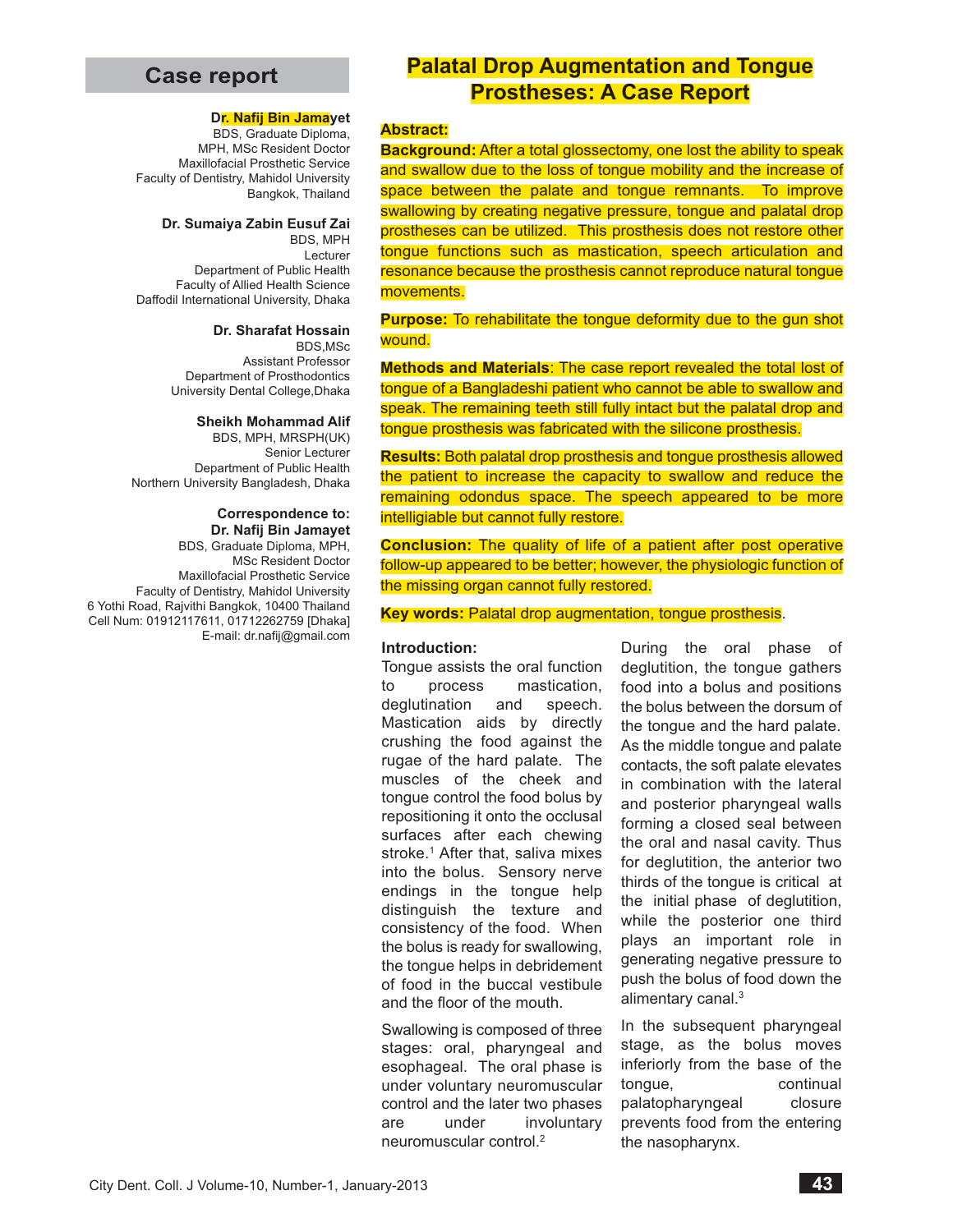Next, elevation of the larynx towards the base of the tongue is accomplished by the suprahyoid musculature. This is followed by closure of the larynx by inferoposterior rotation of the epiglottis. This is a laryngopharyngeal protective mechanism to prevent aspiration during swallowing. A finite period of apnea must necessarily take place with each swallow. Relating deglutition to respiration, deglutition most often occurs during expiration and includes a period of apnea ranging from 0.3- 2.5 seconds.4

## The oral and pharyngeal stages of swallowing are physiologically and integrally related.

The esophageal stage is under involuntary neuromuscular control whereby the esophagus connects the pharynx to the stomach, and consists of entry of the bolus of the food into lumen of esophagus. The tongue is one of the major anatomical components modulating air to create speech. The tongue shapes the oral and pharyngeal cavity for vowel production. It also restricts air flow to produce consonants such as k, g, t, d, s, and  $z^2$ 

Consequently, the tongue is a major articulator during production of all phonemes. The basic laryngeal vibrations are modified by mobile and fixed articulators to produce phonemes.<sup>5</sup>

## **Case Report:**

A 31-years old Bangladeshi male was operated at Bangkok International Hospital for gunshot trauma entering at the right side of body of the mandible and traveling through the left body of the mandible. On May 28, 2010, the patient was reconstructed with a rectus abdominus flap at Rama 9 Hospital to close the submandibular-cervical defect. After the patient healed, the patient was referred to the Maxillofacial Prosthetic Service at Mahidol University for rehabilitation with tongue and palatal drop augmentation prostheses, using Obturasil 40 (Dreve-Dentamid, Unna, Germany) and autopolymerized acrylic resin for fabrication.

Tongue Prosthesis: Impressions were made with irreversible hydrocolloid material using a maxillary edentulous tray for both maxillary and mandibular arches. For the mandibular impression, a maxillary edentulous tray was modified with soft utility wax by building up the posterior border of the tray to prevent the impression material from flowing into the pharynx.

The impression was poured in dental stone and a permanent base was made. All the undesirable undercuts were blocked out in the floor of the mouth. Self-cure acrylic resin was poured in the lower cast to form a baseplate. Next, a 20-gauge wire clasp was used for the lower premolar, #35. A 19-gauge wrought wire clasp was put on # 47, and #36 was replaced with a denture tooth. The tongue prosthesis was sculpted in wax (Fig.1) and attached to the wire clasps retained acrylic resin base plate. A trough like groove was created in the posterior middle aspect of the tongue after evaluation of speech patterns described below.

**Palatal Drop Augmentation Prosthesis:** Self-cure acrylic resin was poured in the upper cast to form a baseplate. A 20-gauge wire clasp was used for the upper second premolars #15 and #25. The palatal drop portion was sculpted in pink baseplate wax (Fig.2).At the wax try-in appointment esthetics, swallowing, mastication, deglutition and speech were verified.

The patient was asked to repeat the linguloalveolar sounds e, g, k for posterior palatal tracing and linguovelar sounds t and d for the anterior palatal tracing. Pressure indicating paste was used to show the areas of contact. With the tongue prosthesis in place, the patient was able to improve mastication and deglutition immediately with out any exaggerated head movements.He also experienced an immediate improvement in the resonance and quality of his voice.<sup>6</sup>

The wax tracing was inspected and wax adjusted to ensure passive contact with the floor of the mouth during functional movement. Areas of contact between the two prostheses were glossy indicating that contact was made.

**Mold Preparation:** The silicone portion of the tongue and palatal drop augmentation prosthesis were packed in two-piece flasks.Once fabrication of the lower mold was completed; several indexing keys were made in the lower mold to prevent rotation and sliding of the upper and lower halves during flasking. Before creating the upper half of the mold, clear sulfur-free separating medium was applied to simplify separation of the upper and lower molds. The flasks were soaked in warm soapy water to help loosen the halves of the flask. Warm soapy water was used during dewaxing instead of boiling water, which increases the risk of mold fracture. When the mold was still warm and moist, a thin layer of clear sulfur-free separating medium was applied to all mold surfaces.

With a brush, Epicon 5 was applied to the 1-mm margin between the acrylic resin and silicone for bonding. After that, Obturasil 40 (Fig.3) was injected in thin layers around the lower baseplate, and on the surface of the upper mold. The upper and lower molds were quickly fitted before the material set. After the prosthesis polymerized, the prostheses were deflasked from the molds (Fig. 4, 5).

Excess material was cut using special foil scissors used for the thermo forming technique. Polishing was done with Ultra trim, flexible grinding wheels for the treatment of soft material (diameter 28-mm and light, medium and heavy textures). Grinding was accomplished with round Cap Holders (diameters 4.5, 6.5, 9.5, 14-mm)